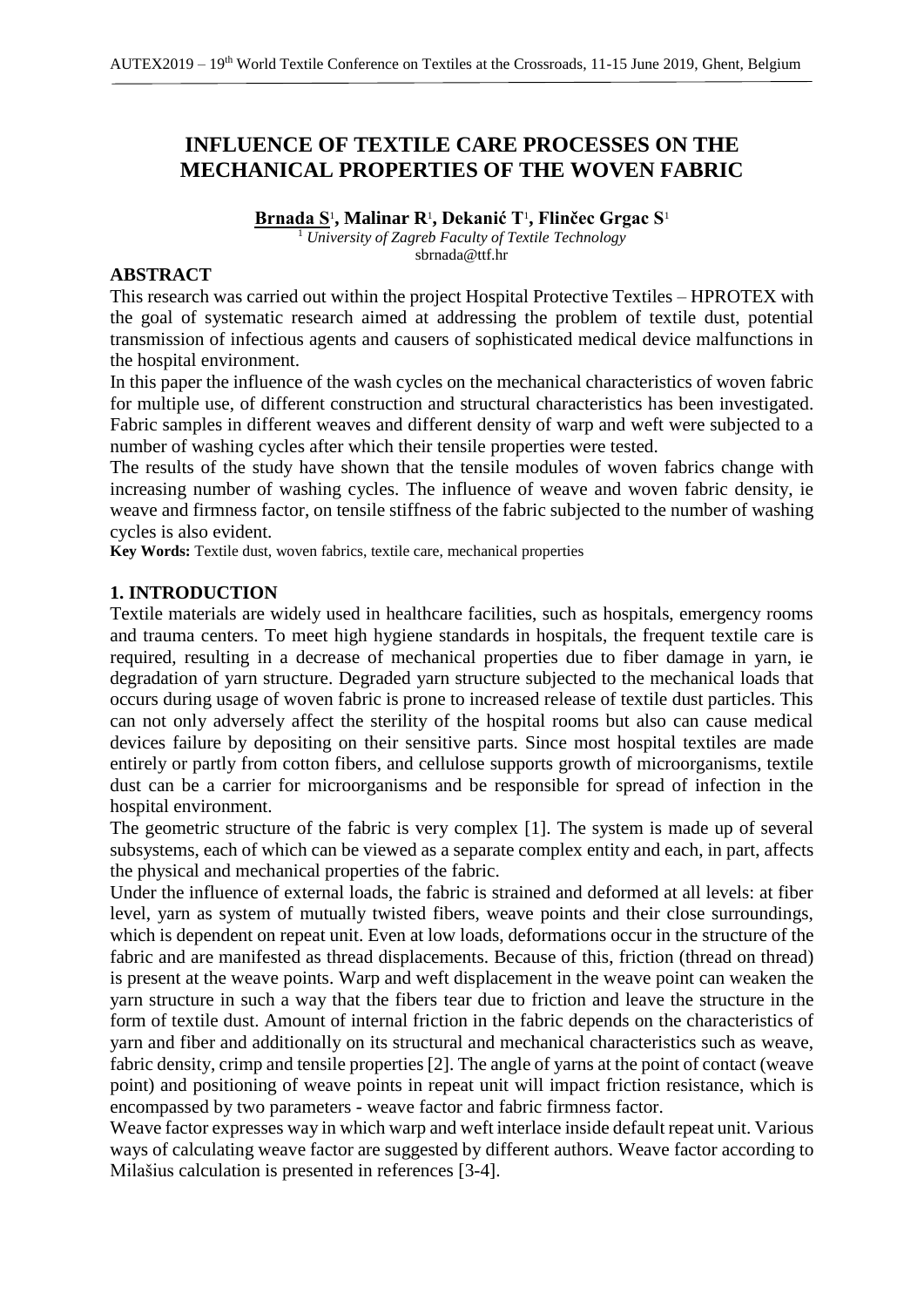Fabric firmness factor is measure for fabric compactness due to its constructional characteristics. Milašius modified Brierley's relation in which he embedded previously mentioned weave factor  $P_1$  [5].

#### **2. EXPERIMENTAL**

Woven fabric samples from 50/50 cotton/polyester blend were tested. Samples are woven in plain, twill 3/1 and satin 4/1 weave. Declared warp thread number is 35.8 cm<sup>-1</sup>. Unwashed samples and also samples after 1, 3, 10 and 25 washing cycles were tested.

#### **3. RESULTS AND DISCUSSION**

The fabric thickness and fabric density was determined for stated samples. Test results are shown in Tab. 1.

| <b>Number</b><br>of wash<br>cycles | Thickness [mm] |      |      | <b>Fabric density [threads/cm]</b> |    |    |      |    |    | <b>Weave factor</b> |     |     | <b>Firmness factor</b> |      |      |
|------------------------------------|----------------|------|------|------------------------------------|----|----|------|----|----|---------------------|-----|-----|------------------------|------|------|
|                                    |                |      |      | warp                               |    |    | weft |    |    |                     |     |     |                        |      |      |
|                                    | P              | т    | S    | P                                  | т  | S  | P    | Т  | S  | P                   |     | S   | P                      | m    | S    |
| $\theta$                           | 0.37           | 0.45 | 0.47 | 37                                 | 36 | 34 | 19   | 20 | 21 |                     | 1,3 | 1.4 | 47.9                   | 36,7 | 34,8 |
|                                    | 0.42           | 0.46 | 0.57 | 38                                 | 36 | 36 | 20   | 20 | 22 |                     | 1,3 | 1,4 | 49.9                   | 36,7 | 36,6 |
| 3                                  | 0.44           | 0.50 | 0.58 | 38                                 | 37 | 36 | 20   | 21 | 22 |                     | 1,3 | 1,4 | 49.9                   | 38,2 | 36,6 |
| 10                                 | 0.46           | 0.58 | 0.63 | 38                                 | 38 | 37 | 20   | 23 | 23 |                     | 1,3 | 1,4 | 49,9                   | 40,7 | 38,0 |
| 25                                 | 0.47           | 0,57 | 0.61 | 38                                 | 36 | 38 | 21   | 22 | 24 |                     | 1,3 | 1,4 | 51.4                   | 38,8 | 39,4 |

**Table 1.** Constructional characteristics of fabric samples

Where P is plain weave, T is twill weave, S is satin weave fabric

From the table it is apparent that as the washing cycles increase, due to the fabric shrinkage, there is a gradual increase of the warp and weft density, fabric thickness and consequently increase of firmness factor. For less compact woven fabrics in the twill and satin weave, this effect is weaker after a large number of washing cycles (25 cycles). The assumption is that the cause of this is the greater degradation of the yarn that is more mobile in these weaves, and the yarn to yarn frictions are greater at the same mechanical loads compared to the more compact woven fabric.



**Figure 1.** Tensile properties of the woven fabric sample, plain weave, after 0, 1, 3, 10 and 25 washing cycles: a. warp direction, b. weft direction

Tensile properties of the fabric were also tested on *MesdanLab Strenght Tester* and the results are graphically shown in Fig. 1.